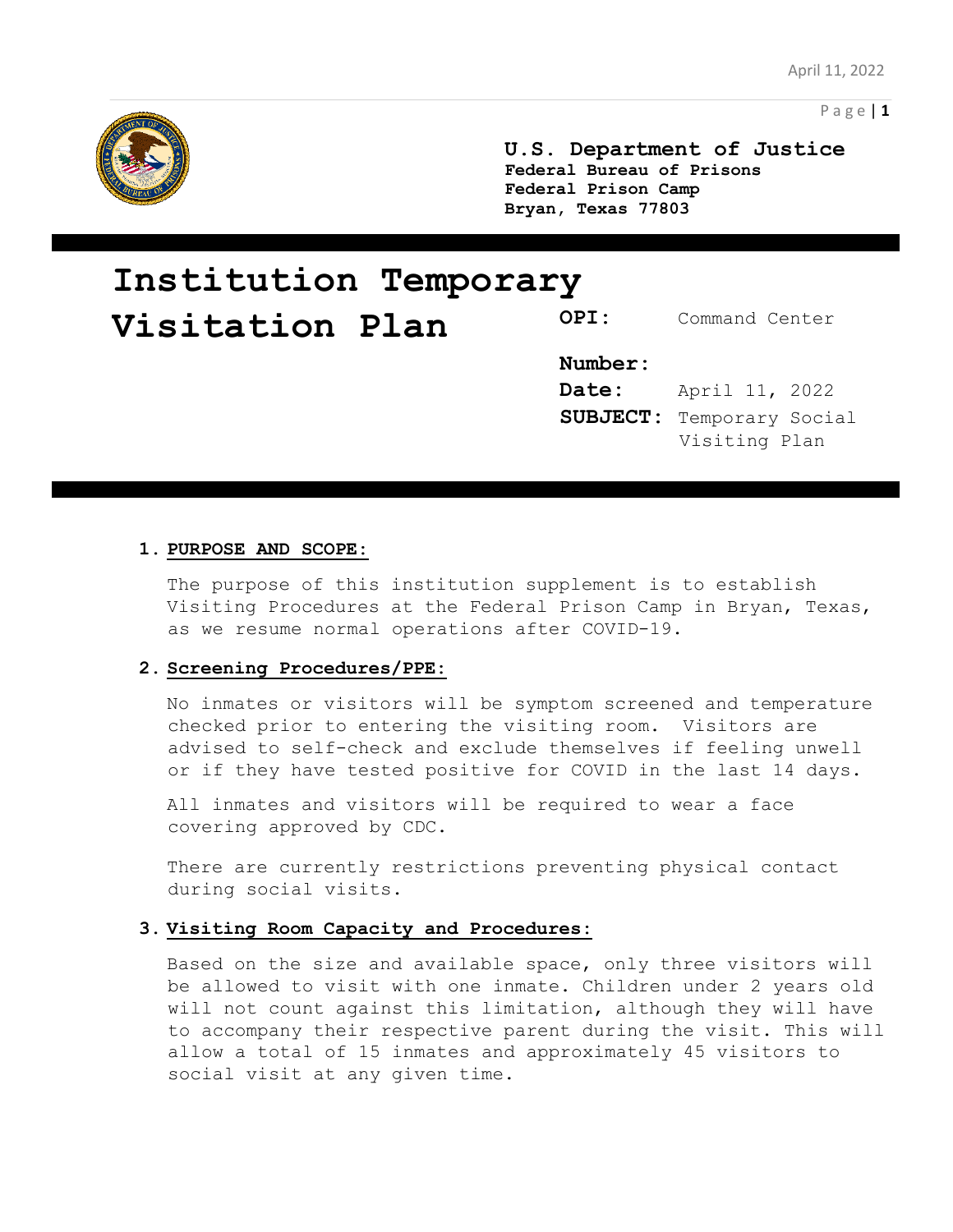P a g e | **2**

FPC Bryan will be positioning the chairs in a circle around a small table between inmate and visitors.

Inmates should confirm their expected visit with the Unit Manager so staff can prepare for a set number of participants.

#### **4. Visiting Days:**

Visitation will be Saturdays and Federal Holidays. Federal Holidays will be open to all inmates without a limitation on inmates. The three visitor limit will remain in effect inside the visiting room. The outside visitation area may be open during Holidays, weather and staffing permitting.

# **5. Unit Rotation:**

The unit rotation will be conducted by housing unit each day as follows: Week one: Saturday – Brazos 2 Week two: Saturday – Brazos 1 Week three: Saturday – Madison Week four: Saturday – RDAP Holidays: Open Visiting for all General Population units.

#### **6. Visiting Schedule:**

Visiting will be open from 8:00 AM to 3:00 PM. All visiting room in-processing will be on hold at 9:30 AM in preparation for the 10:00 AM Count (weekends and holidays). Visitation in-processing will stop at 2:00 PM in preparation for the end of visitation at 3:00 PM.

#### **7. Inmate Responsibilities and Expectations:**

Each inmate is responsible for the accuracy of their visiting list. All inmates will be provided with proper face covering and are expected to maintain the covering for the duration of their visit. This is a non-contact visit and staff will ensure inmates and their visitors keep the masks on when not actively eating or drinking. At no time will inmates or visitors be allowed to make physical contact.